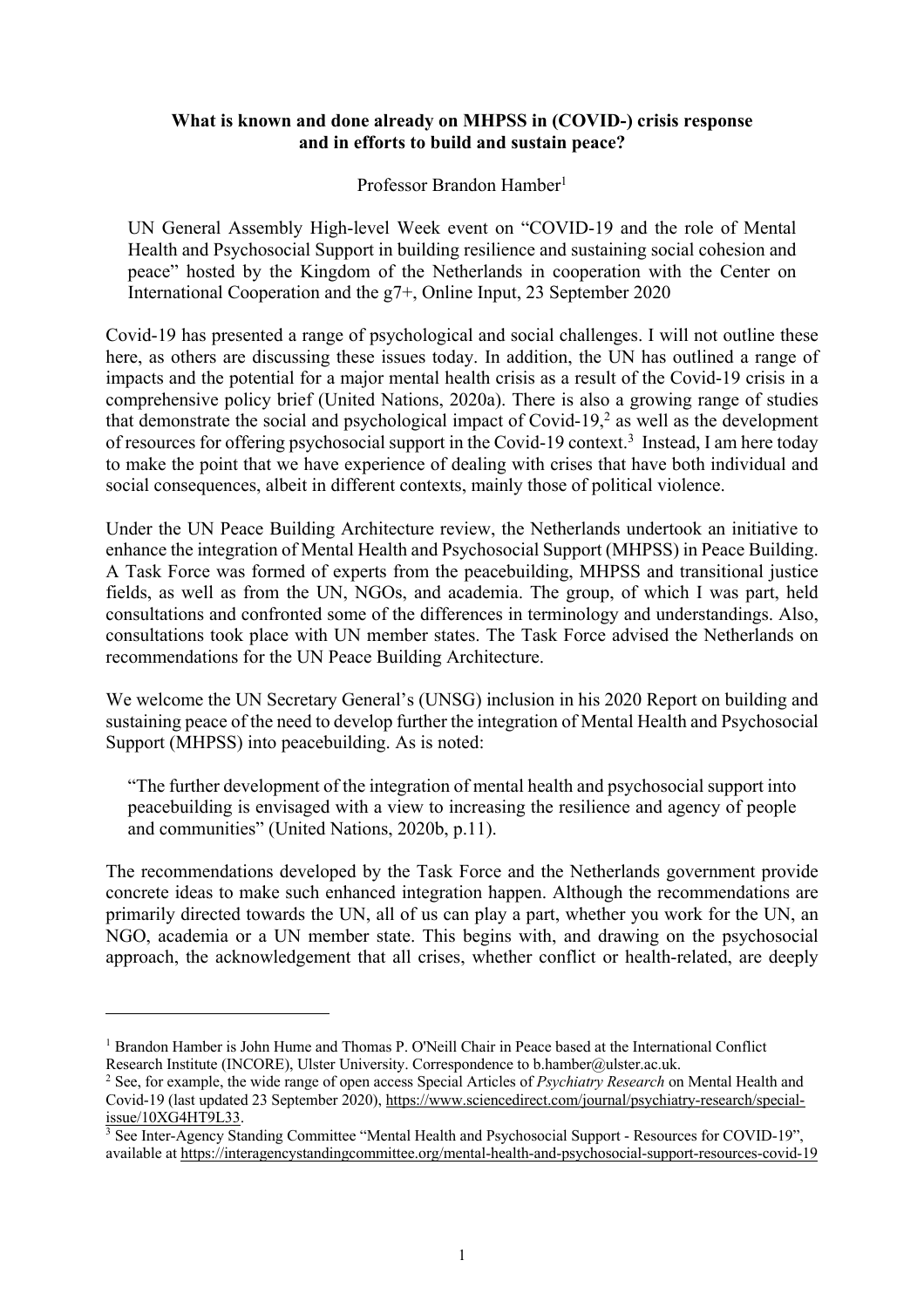contextual. Dealing with such crises requires interventions that recognise the inevitable link between psychological and social well-being.

For example, violent and armed political conflict results in the loss of life, as well as physical and psychological injury.4 Typically, the impacts of such conflicts on populations have demonstrated widescale individual impacts such as depression, anxiety and post-traumatic stress symptoms (Murthy 2007; Tol et al. 2013). Not to mention other broader psychological impacts such as "complicated bereavement reactions, substance use disorders, poor physical health, fear, anxiety, physiological arousal, somatisation, anger control, functional disability" and developmental issues in childhood (Murthy 2007, p. 183). However, armed conflict also destroys community and political infrastructure, and undermines the individual sense of belonging (Hamber 2009). Armed conflict dismantles public institutions (Beristain 2006), thus harming norms, values and principles (Lykes 2000). To quote Bracken and Petty (1995): "modern warfare is concerned not only to destroy life, but also ways of life" (p. 3); although not the authors' intentions, this is an accurate way to talk about the global impact of Covid-19.

The pandemic not only destroys lives but also ways of life.

Given this, as we do with armed conflict, we need to think about impact as a social process of destruction or deterioration rather than as an event (Dress, 2005). Any situation of armed conflict – as with the current pandemic emergency – is intensified by the social problems linked to and often created by war such as, and not limited to poverty, unemployment, social exclusion, poor education, inadequate housing, crime, environmental degradation, corruption, gender violence, and a general lack of personal and human security. As the UN Secretary-General, António Guterres, noted in his 75<sup>th</sup> address:

"The pandemic has demonstrated the fragility of our world. It has laid bare risks ignored for decades: inadequate health systems; gaps in social protection; structural inequalities; environmental degradation; the climate crisis" (United Nations, 2020c, p.4).

These unaddressed social issues, whether pandemic or conflict-related, fuel resentment creating conflict, institutional distrust and political instability; leading to ongoing cycles of violence. The UN Secretary-General warned of the growing impact of Covid-19 on conflict-affected areas in April 2020. <sup>5</sup> On 9 September 2020, top peacekeeping and humanitarian affairs officials warned the Security Council of the wide-ranging implications of the Covid-19 pandemic, specifically

<sup>&</sup>lt;sup>4</sup> A number of the core ideas about the relationship between psychosocial support and peacebuilding is based on and parts extracted from Hamber, B., Gallagher, E., Weine, S., Agger, I., Bava, S., Gaborit, Murthy, R.S, and Saul, J. (2015). Exploring how context matters in addressing the impact of armed conflict. In B. Hamber & E. Gallagher (Eds.), *Psychosocial Perspectives on Peacebuilding*. New York: Springer. Any use of this material about the psychosocial lens should be referenced to the above, or explored in this chapter. This book *Psychosocial Perspectives on Peacebuilding* was developed as part of a multi-year study supported by the International Development Research Centre (IDRC) and led by Professor Hamber in collaboration with the Inger Agger, Saliha Bava, Glynis Clacherty, Alison Crosby, Sumona DasGupta, Mauricio Gaborit, Elizabeth Gallagher , Igreja, M. Brinton Lykes, R. Srinivasa Murthy, Lorena Núñez, Duduzile Ndlovu, Ingrid Palmary, Gameela Samarasinghe, Jack Saul, Shobna Sonpar, Nadera Shalhoub-Kevorkian, Stevan M. Weine, and Mike Wessells.

<sup>5</sup> See "Secretary-General Reiterates Appeal for Global Ceasefire, Warns 'Worst Is Yet to Come' as COVID-19 Threatens Conflict Zones", 3 April 2020, SG/SM/20032, available at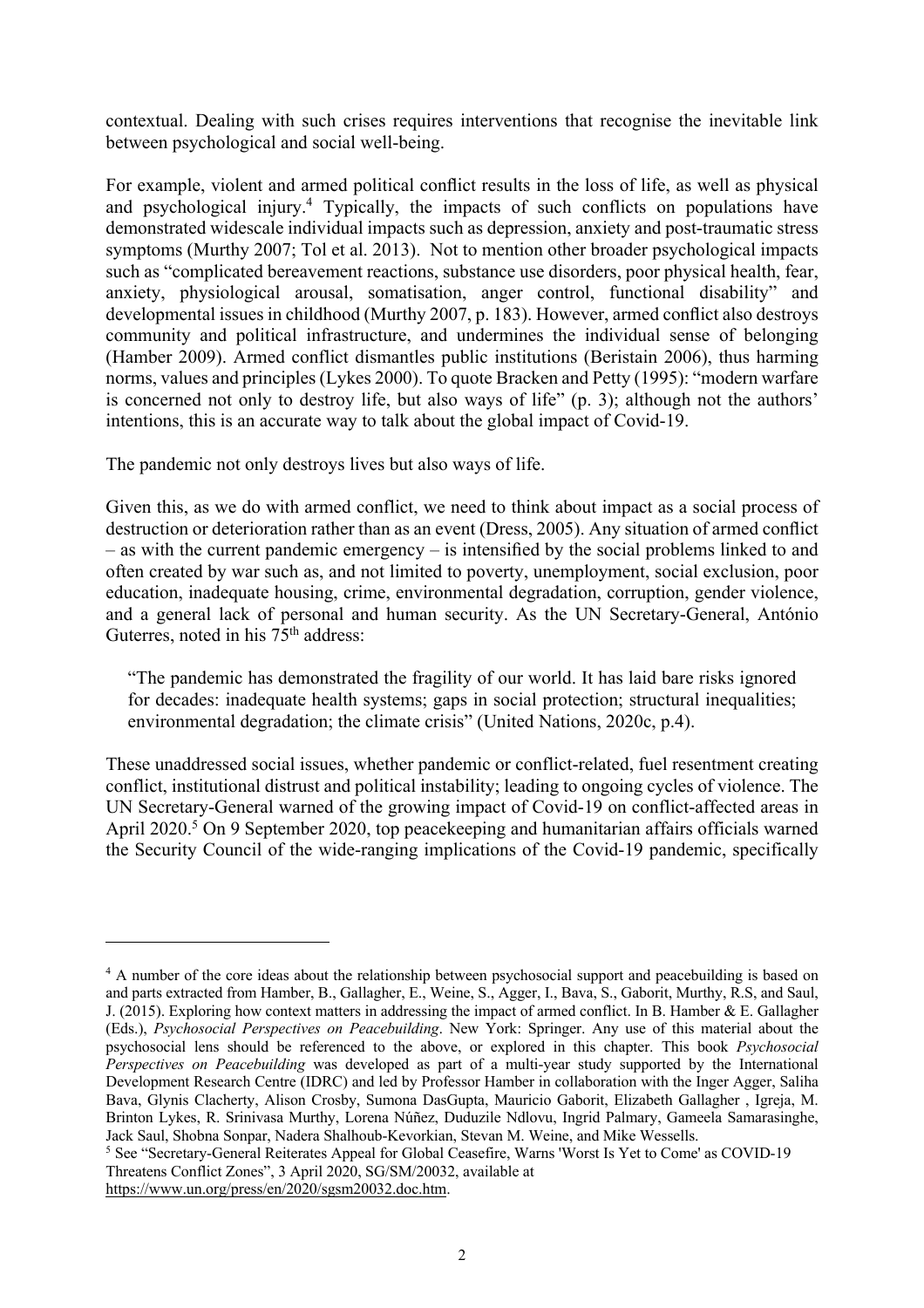noting it could erode peace and have severe impacts for conflict-affected nations.<sup>6</sup> This message was reinforced by the UN Secretary-General on 22 September 2020 in the unprecedented 75th session of the UN General Assembly, noting:

"Now is the time for a collective new push for peace and reconciliation…I appeal for a stepped-up international effort – led by the Security Council – to achieve a global ceasefire by the end of this year. We have 100 days. The clock is ticking".7

A medicalised or narrow healthcare approach does not capture the breadth of impact or role of wider social issues and fragilities when it comes to the well-being of populations. A narrow trauma-focus also risks pathologising local communities and shifting skills and resources to "outsiders" while drawing attention away from the structural conditions causing suffering in the first place (Lykes & Crosby, 2015). It is therefore vital, drawing on a key psychosocial principle, that communities and localised supports form the backbone of any support initiative; this is critical to sustaining peace, enhancing resilience and ensuring contextual and culturally relevant approaches (Hamber & Gallagher, 2015).

In our study of psychosocial work in peacebuilding contexts common interventions included (see Hamber & Gallagher, 2015), among others: group sharing of problems; community dialogue; traditional healing rituals; art and theatre projects; interpersonal skills development; training on issues such as human rights and mediation; reconciliation initiatives, and engagement in livelihood projects. Another extensive global review of the types of interventions in low-income and middle-income countries to assist survivors of humanitarian emergencies showed that the most commonly used interventions were counselling, providing and facilitating communitybased social supports, structured social activities (including child-friendly spaces), provision of information, psycho-education and awareness-raising (Tol et al. 2011). These types of activities, among others, are often called psychosocial interventions. <sup>8</sup> Such interventions rebuild and support societal, institutional and community structures, and increase societal interaction and belonging, as much as they address individual and psychological needs.

During the Covid-19 pandemic, there were many examples of mental health and psychosocial support. The United Nations *Policy Brief: COVID-19 and the Need for Action on Mental Health*  cite examples ranging from younger adults reaching out to isolated older adults, helping them address their basic needs and reducing their loneliness, to more specific cases such as:

"A mental health non-governmental organisation in Pakistan had to close vocational training centres for economic empowerment, but people with mental health conditions who had been attending the training centres started sewing cloth face-masks for health responders to support their communities" (United Nations, 2020a, p.10).

<sup>6</sup> See https://reliefweb.int/report/world/weakest-most-fragile-states-will-be-those-worst-affected-covid-19 medium-long-term.

<sup>7</sup> See https://news.un.org/en/story/2020/09/1072972/

<sup>&</sup>lt;sup>8</sup> The debate about what constitutes a psychosocial intervention is complicated. Sri Lanka psychologist Galapatti (2003) talks about psychosocial as an "umbrella" category as the parameters of what exactly constitutes a psychosocial project is not always clear, and many initiatives can be grouped under the concept. Many of these interventions also overlap with what we might call people-to-people peacebuilding work. There are also debates about the efficacy of different approaches (Psychosocial Working Group 2003), which is beyond the present focus.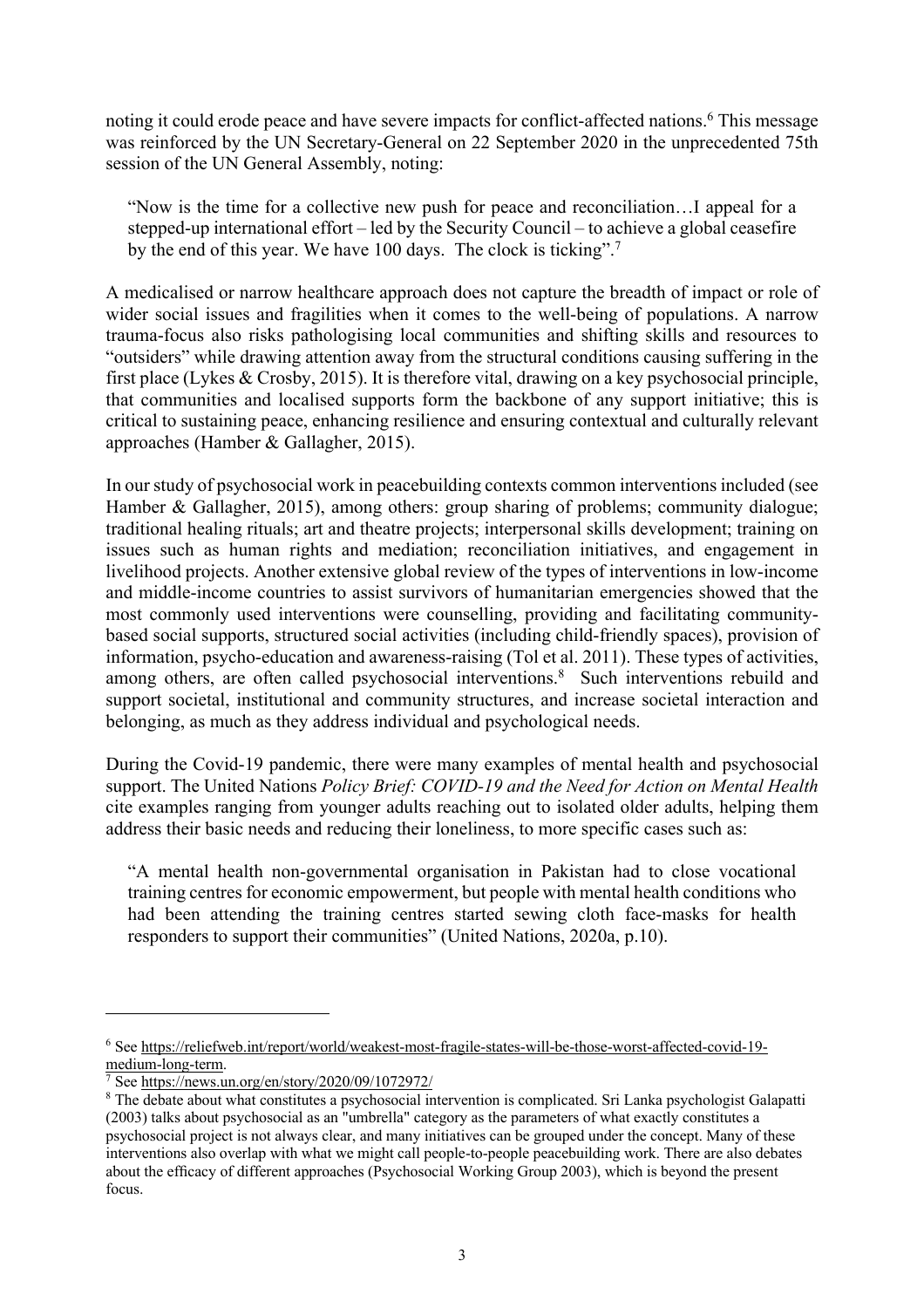These brief examples highlight that psychosocial well-being is embedded in community cohesion and social connectedness. What we know about reconstructing society after armed conflict is that it is a multifaceted process that moves beyond addressing individual needs. The psychosocial lens reminds us that the emotional and psychological, the social and the material, cannot be separated in reality. Furthermore, the psychosocial lens beckons us to think holistically with a whole-of-society perspective (United Nations, 2020a) and not in a compartmentalised way. We must reject a "one size fits all" approach (IASC, 2007). This has implications for how we plan, conceptualise our interventions, communicate what we are doing, and understand the change we are trying to make.

As the *Policy Brief: COVID-19 and the Need for Action on Mental Health* stresses, addressing mental health needs is best built at a community-level and on top of existing resiliences:

"…the experience is that all communities have helpful, embedded resources that need to be supported. Governments can make funds available for helpful community initiatives because it is important, now more than ever, to activate and strengthen local support, especially for marginalised people, and encourage a spirit of community self-help to protect and promote mental well-being" (United Nations, 2020a, p.10).

In conclusion, all this means when confronted with a global emergency, of course, we must improve our mental health or healthcare approaches and services, but transformative recovery in fragile contexts also means moving beyond this. We must recognise addressing mental health needs are linked to the wider societal context often rife with a range of conflict, political and societal-related problems, but is equally dependent upon effective interventions and strengthening social connectedness, as well as building upon existing resilience.

To quote from the Mental Health and Psychosocial Support (MHPSS) in Peace Building paper, produced by the Netherlands government to which we contributed in the Task Force, to achieve psychosocial well-being:

"a community needs social recovery and people need (apart from economic, institutional and material certainties) interpersonal, social and historical connectedness in order to rebuild..."

## **References**

- Beristain, C. M. (2006). Humanitarian aid work: A critical approach. Philadelphia: University of Pennsylvania Press.
- Bracken, P. J., & Petty, C. (1998). Rethinking the trauma of war. London: Free Association Books.
- Dress, T. (2005). Designing a peacebuilding infrastructure: Taking a systems approach to the prevention of deadly conflict. New York: United Nations.
- Galappatti, A. (2003). What is a psychosocial intervention? Mapping the field in Sri Lanka. The International Journal of Mental Health, Psychosocial Work and Counselling in Areas of Armed Conflict, 1(2), 3–17.
- Hamber, B. (2009). Transforming societies after political violence: Truth, reconciliation, and mental health. New York: Springer.
- Hamber, B. & Gallagher, E. (Eds.), Psychosocial Perspectives on Peacebuilding. New York: Springer.